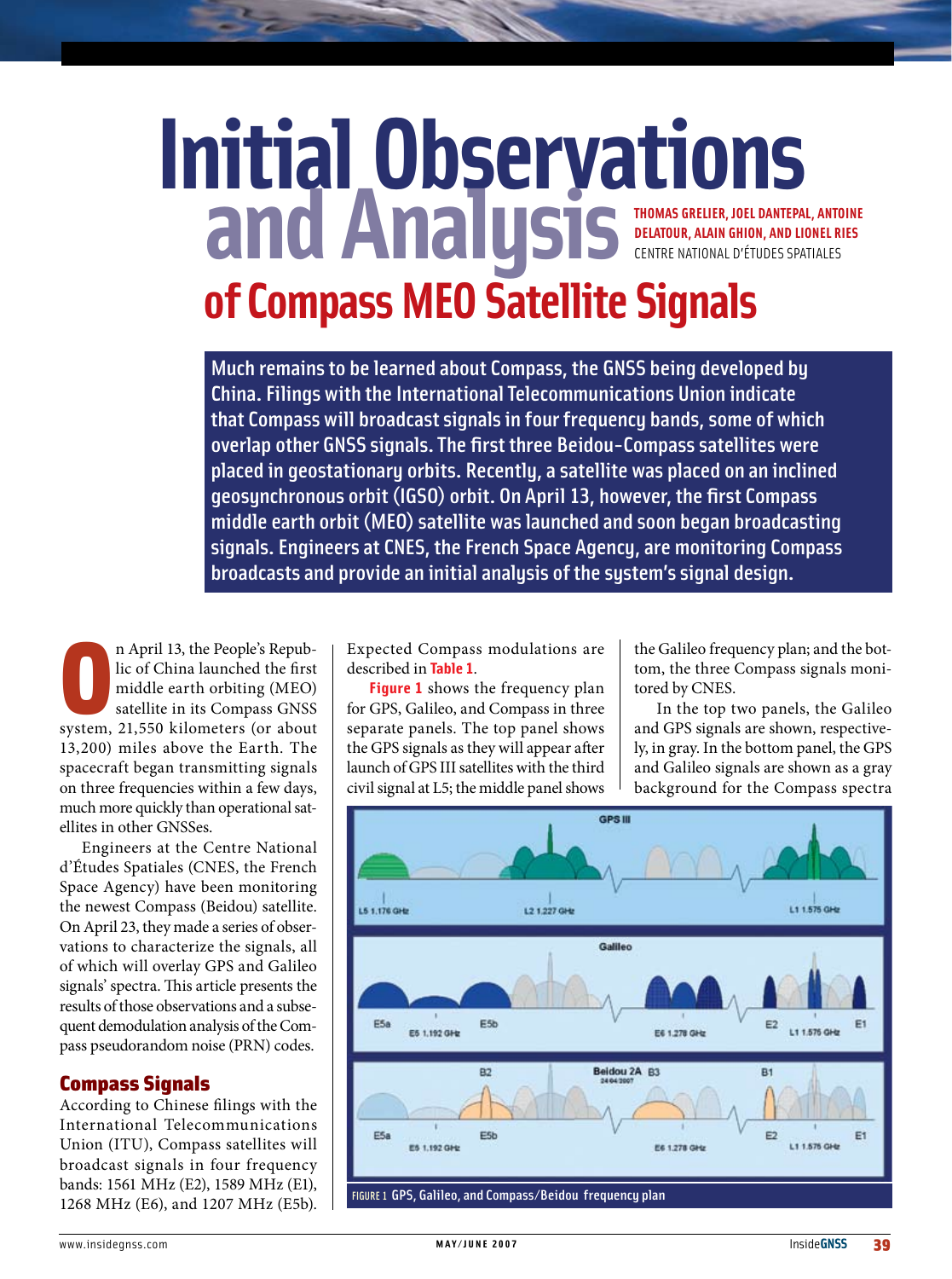#### compass meo signals

shown in beige. Compass spectra are those measured at CNES on April 23. It does not include the Compass E1 signal, which could not be observed.

| <b>Frequency (MHz)</b>                              | <b>Modulation</b>    |  |  |  |
|-----------------------------------------------------|----------------------|--|--|--|
| 1561.10                                             | QPSK(2)              |  |  |  |
| 1589.74                                             | QPSK(2)              |  |  |  |
| 1268.52                                             | QPSK(10)             |  |  |  |
| 1207.14                                             | $BPSK(10) + BPSK(2)$ |  |  |  |
| <b>TABLE 1. Compass frequencies and modulations</b> |                      |  |  |  |

# **Compass** Spectra

Compass signals were recorded on April 23 using the CNES tracking and recording system,

which was developed in collaboration with the European Space Agency (ESA). This system has already been successfully used to collect signals broadcast by the Galileo in-orbit validation experiment (GIOVE-A) satellite as well as modernized GPS satellites.

This system is composed of a tracking station, a broadband digitizer, and a high-capacity recorder (or data logger). It enables the observation of GNSS satellites in the 1.1-1.7 GHz band and the post-processing of recorded signals. The tracking station includes a 2.4-meter steerable parabolic antenna dish and can automatically monitor signals from a specified satellite.

**Figures 2**, **3**, and **4** show Compass signals' spectra in E2/L1 (Galileo/GPS), E6 (Galileo), and E5b (Galileo) bands. No signal was observed at frequency E1. Measured spectra result from 1,000-time averaging. On the measured spectra, we have superimposed the theoretical spectra of the expected Compass signal modulations. We also superimposed the theoretical spectrum resulting from the sum of noise and signal. This latter plot is really helpful for comparing a real spectrum with theory.

Note that the measured spectra are very close to theory. The slight mismatch is probably due to receiving chain equalization errors.

Note also that the power spectral density (PSD) decibel values in the vertical axis are relative. Absolute power levels have not been calibrated; so, only the spectral shapes are significant.

#### Compass PRN Code Demodulation

CNES analyzed the Compass transmissions further in an effort to determine the modulation, code period, and secondary code of the new signals.

**Baseband signal modulation.** The first processing step consists of removing the Doppler frequency offset and the residual carrier phase so as to obtain baseband signals. Compass signals are acquired using codeless acquisition techniques. After removal of the Doppler and carrier phase residual, the signal is decomposed in its two components: in-phase (I) and quadrature (Q).

We then performed accumulations over chip duration in order to reduce noise and estimate chip values. Chip duration is the inverse of the chip rate and depends on the processed signal (either 2.046 or 10.23 MHz). We then plotted I-Q diagrams to determine signal modulation.

The three Compass signals appear to have balanced quadrature phase-shift keying (QPSK) structure: QPSK(2)



FIGURE 2 Compass spectrum in E2







in E2, QPSK(10) in E6, and binary phase-shift keying (BPSK(10)+BPSK(2)) in E5b. **Figure 5** shows an I-Q diagram for E2. The 4 spots of a QPSK constellation clearly appear. The same kind of diagram is obtained for E6 and E5b.

Code period determination. The second step consists in determining the period of PRN codes. Thanks to the high gain of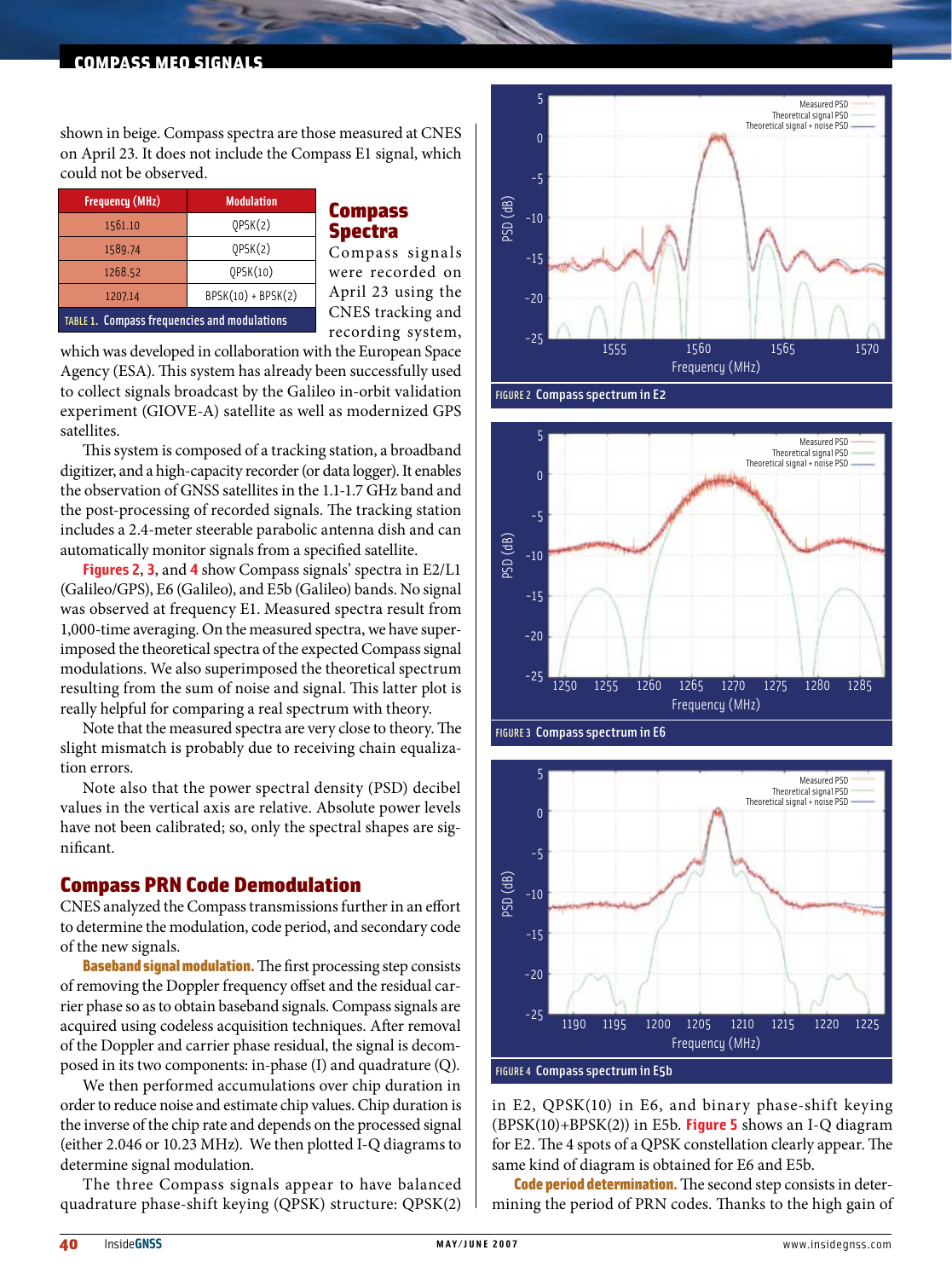

FIGURE 5 I-Q diagram of E2 signal



FIGURE 6 Correlation of the E2-I bit sequence with a slice of itself



the CNES antenna dish, bits can be estimated easily. The bit sequence is correlated with a small slice of itself (1,000 bits). The correlation plots for E2 in-phase and quadrature com-

ponents are represented on **Figure 6** and **Figure 7**. The time separation between peaks is the code period. For E2-Q, correlation peaks appear every millisecond (ms); therefore, PRN code period is 1 ms (2,046 chips).

No second correlation peak appears on the E2-I plot. From this we can deduce that the code period is greater than the bit sequence duration. The longest sequence that was processed is 400 ms for E2 and 160 ms for E6 and E5b.

**Secondary code.** We notice that quadrature correlation peaks are either positive or negative and that the binary sequence repeats itself every 20 ms. This means that a 20-ms periodic secondary code is present. The 20-chip sequence is sometimes inverted, which suggests that a 50-Hz data stream modulates the chips.

The same process was repeated for E6 and E5b signals and leads to estimations of PRN codes. **Table 2** summarizes results of this analysis.

Note that E2 and E5b primary codes are identical. The determination of the Compass primary code generation architecture is currently under way at CNES. Note also that the secondary code is identical for the three frequencies. The code is the following (the sign of the sequence being ambiguous the initial chip was set positive): 1 1 1 1 1 -1 1 1 -1 -1 1 -1 1 -1 1 1 -1 -1 -1 1

# Conclusion

Collection of signals from the recently launched, first Compass MEO satellite has enabled us to determine Compass signal structure in E2, E6, and E5b bands. All three frequencies are QPSK modulated. The in-quadrature codes were characterized: primary codes are 1-ms long and are modulated by a 20-ms secondary code.

The E1 signal structure could not be determined as this signal has not yet been observed at CNES. However, the CNES dish is frequently pointed at Compass satellites so as to detect any broadcast. Observing both E2 and E1 signals simultaneously would be very instructive as it would allow us to determine if signals are generated independently or if a specific modulation is used to generate both signals.

# Manufacturers

The digitizing equipment used by CNES was developed by **SMP (Systèmes Midi-Pyrénées)** of Toulouse, France. It allows the sampling of two to four GNSS bands simultaneously. The datalogger used to store the samples was developed by **M3Systems,** also of Toulouse. It offers a recording rate of 250 MB/s and a total capacity of several hundred gigabytes.

#### Authors



**Thomas Grelier** has been a navigation engineer in the Transmission Techniques and Signal Processing Department at CNES since December 2004. He graduated from the French engineering school Supelec and received an M.S. in electrical and computer engineering from Georgia Tech. Galileo signal processing is one of two main areas of research. He